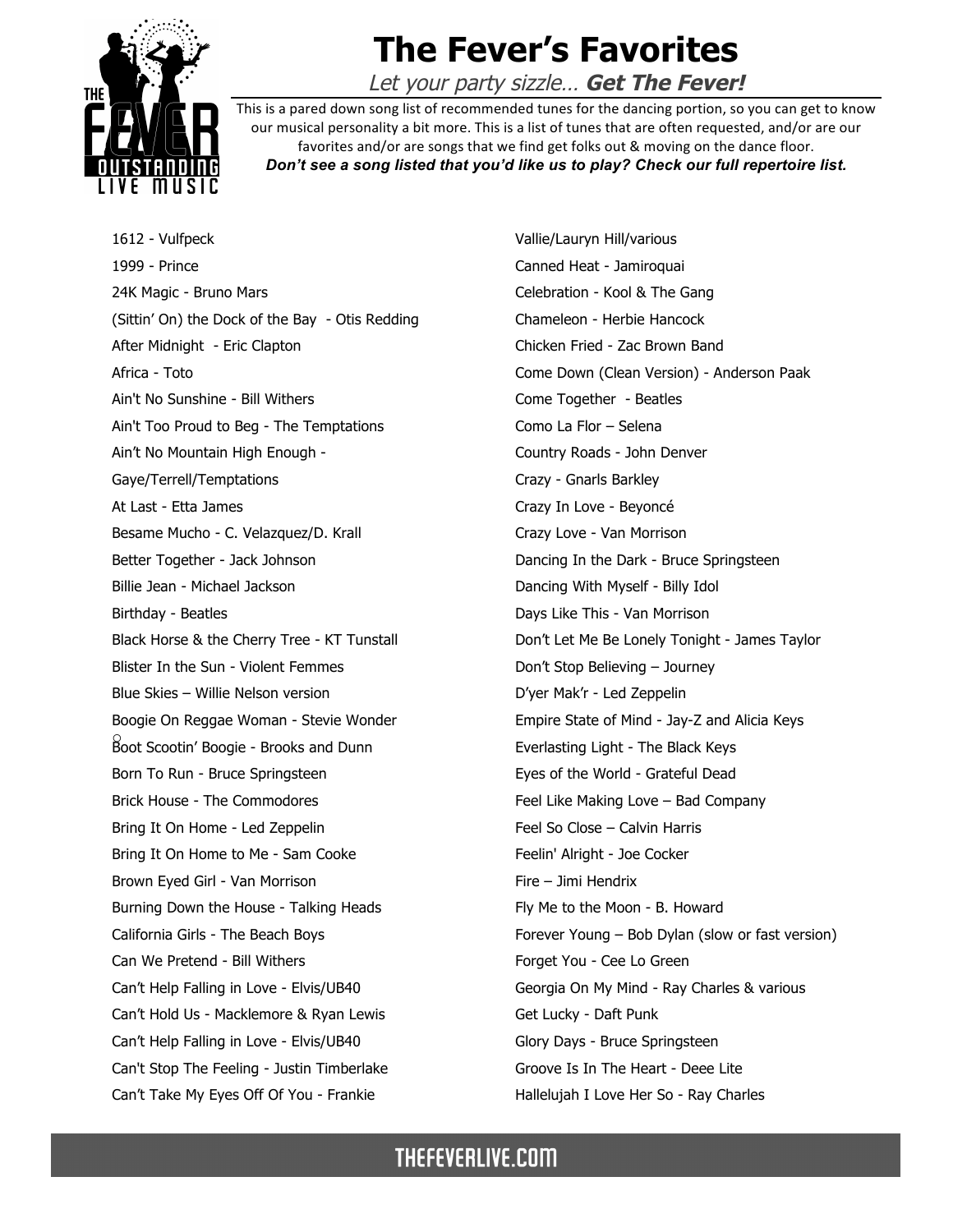

Happy - Pharrell Hard to Handle - Otis Redding Hava Nagila - Israeli traditional folk for Hora Heard it Through the Grapevine - Marvin Gaye Heat Wave - Martha & The Vandellas Hey Ya - Outkast Higher Ground - Stevie Wonder/Red Hot Chili Peppers Ho Hey - The Lumineers Home - Edward Sharpe & The Magnetic Zeros Hound Dog - Elvis Presley / various How Sweet It Is - Jr. Walker & the All Stars/ J. Taylor Hump de Bump - Red Hot Chili Peppers I Can't Go For That - Hall & Oates I Can't Get No Satisfaction - Rolling Stones I Feel Good - James Brown I Gotta Feeling - Black Eyed Peas I Heard it Through the Grapevine - Marvin Gaye I Only Have Eyes For You - Flamingos I Want You Back - Jackson 5 I Want You to Want Me - Cheap Trick I Will Survive - Gloria Gaynor/Cake I Wish - Stevie Wonder I'm Tore Down - Eric Clapton I'm Yours - Jason Mraz In the Midnight Hour - Wilson Pickett Into the Mystic - Van Morrison Is This Love - Bob Marley It's Your Thing - Isley Brothers/Aretha Franklin Jump In the Line - Harry Belafonte Just Dance - Lady Gaga Just the Two of Us - G. Washington, Jr./ Bill Withers Just The Way You Are - Billy Joel / Diana Krall Kiss - Prince Lady Marmalade - P. Labelle Landslide - Fleetwood Mac / Dixie Chicks Lay Down Sally - Eric Clapton, various

Le Freak - Chic Let It Be Me - Ray LaMontagne Let My Love Open the Door - Pete Townshend Let's Get It On - Marvin Gaye Let's Stay Together - Al Green Locked Out of Heaven - Bruno Mars Love and Happiness - Knopfler/Harris Love Shack - B52's Love Train - O'Jays Lovesong - The Cure / Adele Loving Cup - Rolling Stones Lucky - Jason Mraz & Colbie Caillat Make You Feel My Love - Bob Dylan Moondance - Van Morrison Mustang Sally - Wilson Pickett My Girl - The Temptations Night Moves - Bob Seger Oh What A Night - The Four Seasons Old Time Rock & Roll - Bob Seeger One More Saturday Night - Grateful Dead P.Y.T. (Pretty Young Thing) - Michael Jackson Play That Funky Music - Wild Cherry Proud Mary - Tina Turner / Creedence Clearwater Revival Raise Your Glass - P!nk Respect - Aretha Franklin Roadhouse Blues - The Doors Rock & Roll - Led Zeppelin Rock Around The Clock - Bill Haley & The Comets Rock This Town - Stray Cats Rolling In the Deep - Adele Route 66 – various Say Hey (I Love You) - Michael Franti & Spearhead Save The Last Dance for Me - Michael Bublé September - Earth, Wind & Fire Sex Machine - James Brown Shakedown Street - Grateful Dead

## **THEFEVERLIVE.COM**